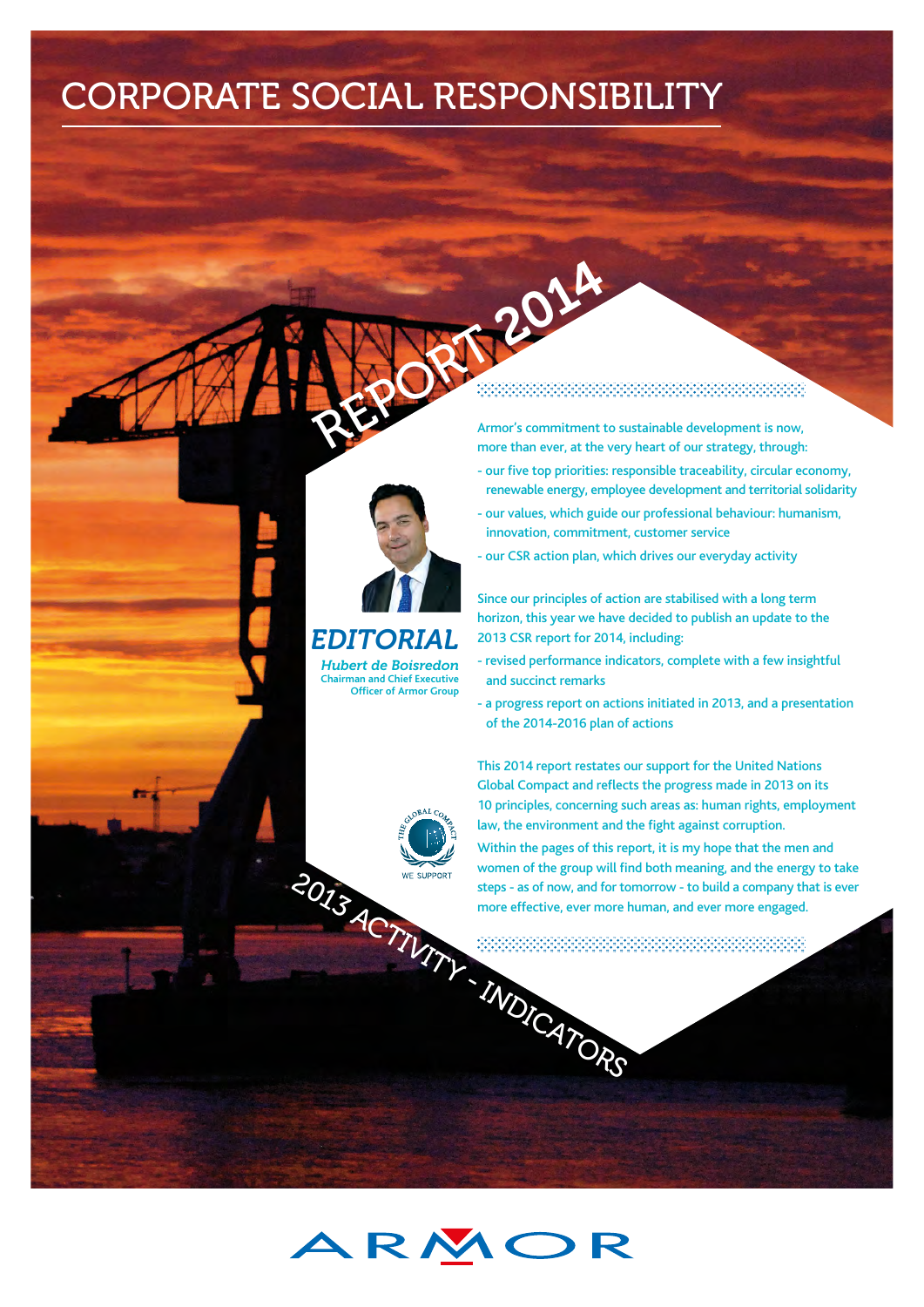

Throughout the following pages you will find numbered references to the details of this action plan.

**CSR Ethics and Governance**

# **Ethics**

**New** 

New **New** New

**New** 

New New

- **1 Formalise the group's culture and values in an ethics and human rights charter** (Group) **> 2013** 75%
- **2 Publish this ethics and human rights charter in both the employee welcome booklet and the internal rules and regulations** (Group) **> 2014**

## **CSR management and transparency**

- **3 Assess the CSR maturity of newly-integrated subsidiaries, to draw up their own CSR action plan** (Group) **> 2016**
- **4 Create a pertinent CSR scorecard setting out the Key Performance Indicators** (Group) **> 2014**
- **5 Achieve United Nations Global Compact Advanced status** (Group) **> 2015**

## **Awareness-raising**

- **6 Include the Group's CSR news in monthly and quarterly information: newsletters and meetings**  (AICP USA) **> 2013** 75%
- **7 Offer Sales Representatives training in Armor's CSR strategy** (AOP France) **> 2013** 100%
- **8 Raise awareness of sustainable development and the group's CSR strategy among employees** (Group) **> 2015**

## **Stakeholder involvement**

- **9 Conduct a further personnel satisfaction survey, and measure the progress made** (France) **> 2016**
- **10 Open up shareholding to employees** (France) **> 2014**
- **11 Conduct a fresh customer satisfaction survey** (AICP) **> 2014** New

# **Renewable Energy**

#### **Greenhouse gas emissions**

**12 Conduct a carbon audit within the group** (AOP) **> 2013** 100%

#### **Energy consumption**

- **13 Measure and analyse energy consumption and set a reduction objective**  (AICP Brazil, China, USA, Singapore / AOP Morocco, Poland) **> 2013** 100%
- **14 Set up Centralized Energy Management for the utilities** (AICP France) **> 2014** New

#### **Transport and logistics**

- **15 Set up rail freight** (AICP France) **> 2013** 100%
- **16 Replace the existing company vehicles fleet with hybrid or electric vehicles** (France) **> 2014** New
- **17 Use the 'Motorway of the Sea' between France and Morocco** (AOP France) **> 2015** New
- **18 Study the establishment of 2 subsidiaries per year that are local to customers** (AICP) **> 2016** New

## **Renewable energy**

- **19 Succeed in mass production of Organic PhotoVoltaic (OPV) thin film** (ASE) **> 2015** New
	- **20 Test out the first OPV films in concrete applications and in real conditions** (ASE) **> 2013** 100%
- **21 Create test spaces for OPV products and applications within Armor establishments worldwide** (ASE) **> 2016** New

# **Circular Economy**

## **Collection**

- **22 Launch a test phase for the REC'PET Partners recycling service for French customers: collection and processing of used rolls** (AICP) **> 2014**
- **23 Launch a circular economy product offer** (AOP) **> 2015**
- **24 Increase the volume of empty cartridges collected from our customers by ourselves, in accordance with our commitments to the French Ministry of Ecology, Sustainable Development and Energy** (AOP) **> 2013** 100%

#### **Recovery**

New

New

- **25 Source suitable recycling processes for all significant waste, ensuring traceability and recovery** (AICP Brazil) **> 2013** 50% (AOP Poland) **> 2015** New
- **26 Bring the material waste recovery rate of end-of-life cartridges up to 100%** (AOP) **> 2013** 100%
- **27 Recycle waste from inked PET film** (AICP USA) **> 2013** 75%
- **28 Recover organic waste from the company restaurant** (AICP France) **> 2013** 100%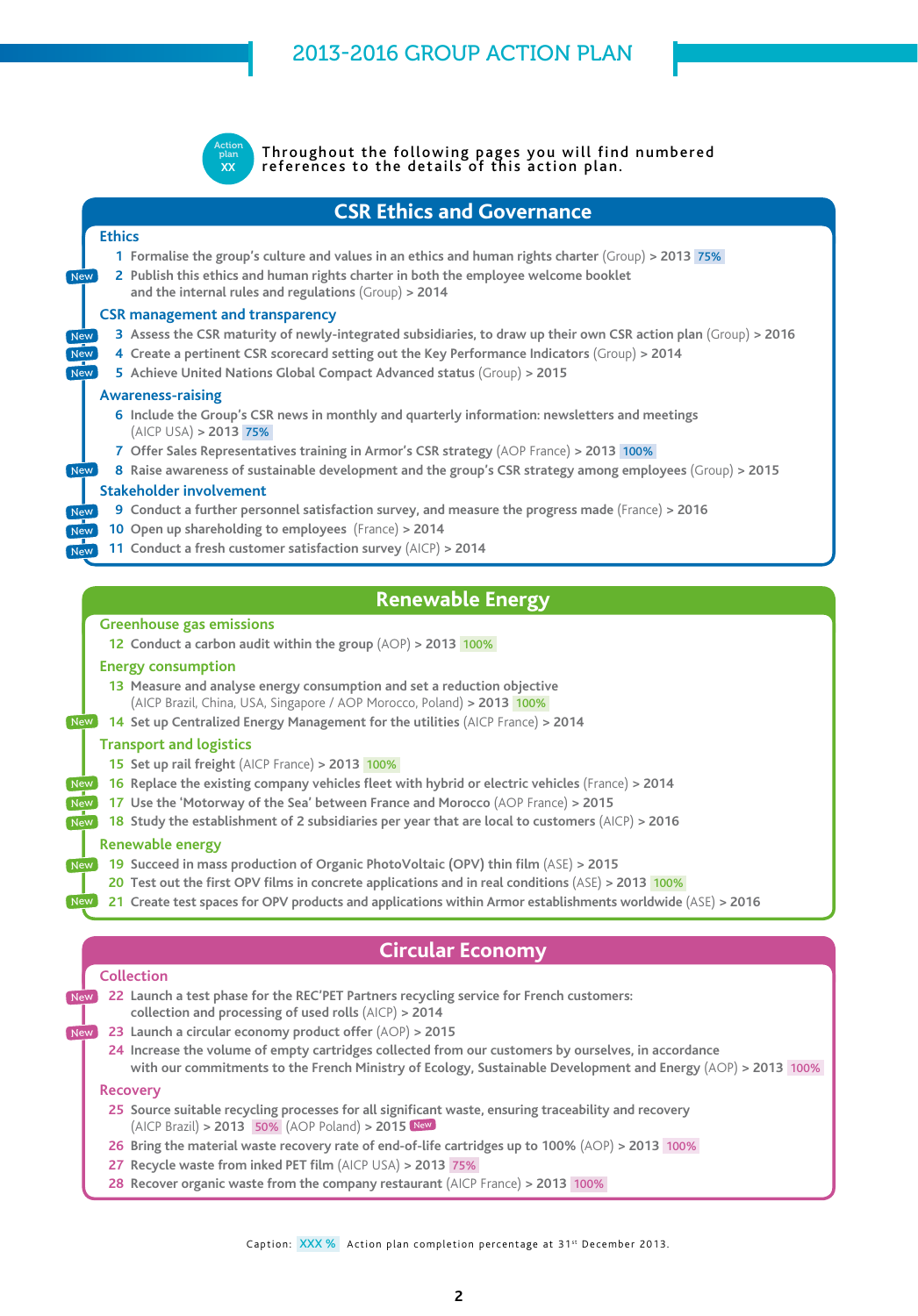

Throughout the following pages you will find numbered references to the details of this action plan.

# **Employee Development**

## **Health and safety**

New

New New

New New

New

New

New

- **29 Organise a confidential, periodic medical check-up for all employees, adapted to their role**  (AICP USA, Singapore / AOP Morocco, Poland) **> 2013** 100%
- **30 Deploy the SAFE Com' training programme on behavioural safety** (AICP France) **> 2014**
- **31 Set up a health and safety management system and gain OHSAS 18001 certification** (AOP Morocco) **> 2015** 60% (AICP Brazil, China, Singapore) **> 2015** New

## **Non-discrimination**

- **32 Create an employee welcome booklet in the languages of the nationalities represented**  (AICP Brazil, China, Singapore) **> 2013** 50%
- **33 Measure equality of promotion opportunities** (France) **> 2013** 100%

## **Competences**

- **34 Set up annual individual interviews** (AOP Poland) **> 2015**
- **35 Develop an accredited training programme in the field of logistics, within the Armor University** (France) **> 2014**

## **Quality of life at work**

- **36 Comply with the OIT C183 convention on 14-week maternity leave** (AICP USA) **> 2013** 100%
- **37 Analyse the impact of becoming compliant with the OIT C132 convention on paid leave (3 weeks)**  (AICP Singapore) **> 2013** 50%
- **38 Measure and analyse compliance with the SA 8000 standard on overtime: a maximum of 12 hours per week and 1 day of rest, i.e. 24 consecutive hours per week** (AICP Brazil, USA, Singapore / AOP Morocco) **> 2013** 75%
- **39 Improve the workplace environment: staff room, meal area, company restaurant, social area, workshops, lockers** (AICP France, USA / AOP Morocco) **> 2013** 75%

# **Responsible Traceability**

## **Reduction of impacts**

**40 Set up an environmental management system and gain ISO 14001 certification** (AICP Brazil, China, Singapore) **> 2015**

**41 Conduct Product Life Cycle Analysis** (AICP France) **> 2016**

## **Labelling and raising public awarenesss**

- **42 Extend environmental labelling to 30% of the product range** (AOP) **> 2013** 100%
- **43 Fight clone and counterfeit cartridges** (AOP) **> 2015**

# **Territorial Solidarity**

## **Responsible purchasing and suppliers**

- **44 Raise supplier awareness of CSR** (Group) **> 2015**
	- **45 Develop a CSR questionnaire for suppliers, applicable in the subsidiaries** (Group) **> 2013** 75%
- **46 Raise employee awareness of the Responsible Supplier Relationships Charter** (France) **> 2013** 100%
- **47 Study the impact of a Responsible Supplier Relationships quality label** (France) **> 2016** New
	- **48 Conduct a supplier satisfaction survey** (AICP France) **> 2013** 100%

## **Disability**

- **49 Study use of a protected workshop for delayed packaging of laser cartridges** (AOP France) **> 2014** New
	- **50 Sign the AGEFIPH\* convention for a period of 2 years** (France) **> 2013** 100%
	- **51 Implement the commitments made in the AGEFIPH convention** (France) > 2015 42%

## **Local involvement**

- **52 Join a local association of companies for sustainable development**
- (AICP Brazil, China, USA, Singapore / AOP Morocco, Poland) **> 2013** 50%
- **53 Contribute to a local community development project which involves employees** (Group) **> 2015**
- **54 Facilitate childcare for employees of Armor, activity zone companies and the local authority** (France) **> 2015** New

\*French fund for the professional inclusion of disabled people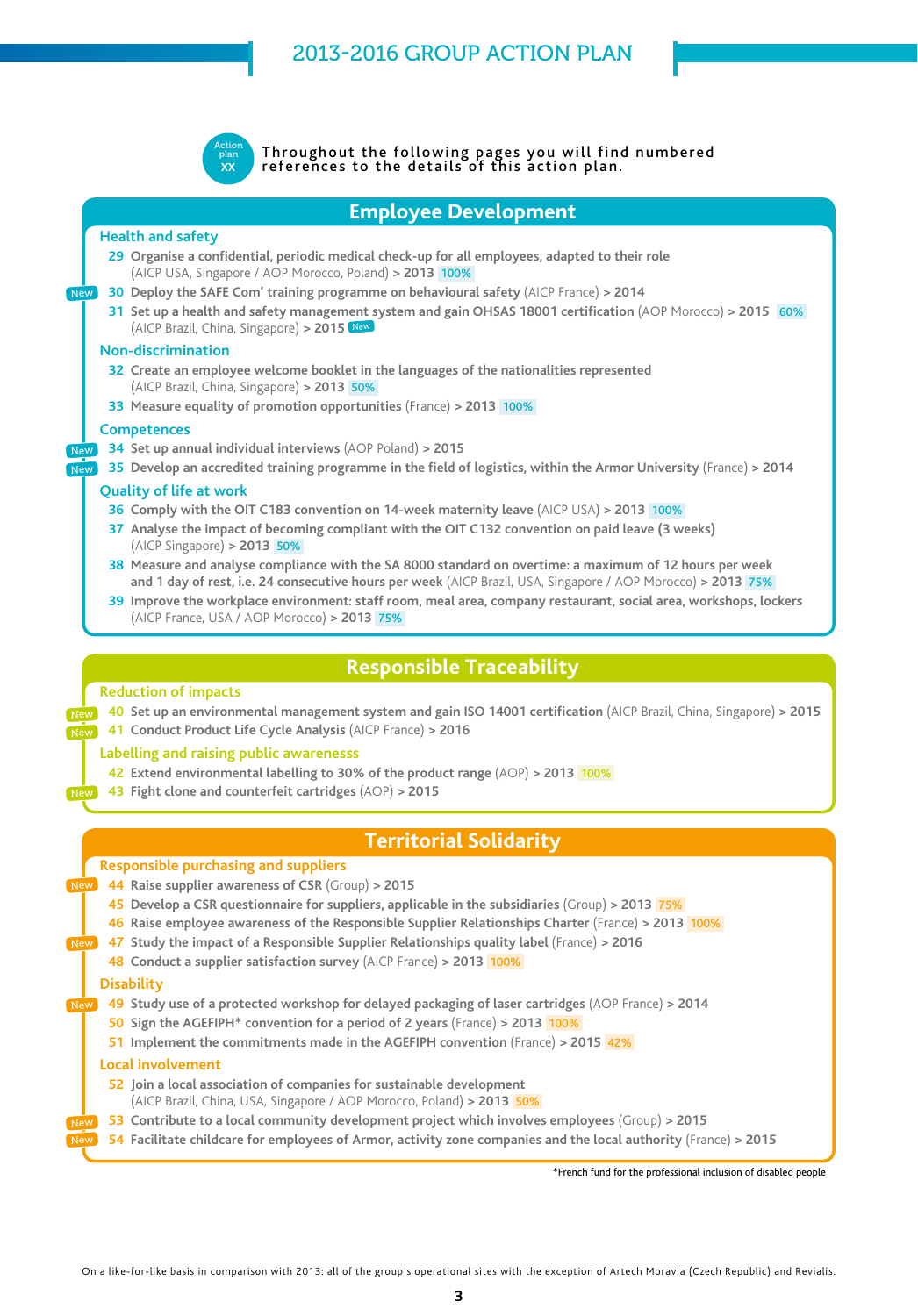# SOCIAL

# *WORKFORCE - GENDER BALANCE - DIVERSITY*



#### 

# **Disability**



 $\rightarrow$  See page 13 of the 2013 report

On a like-for-like basis in comparison with 2013: all of the group's operational sites with the exception of Artech Moravia (Czech Republic) and Revialis.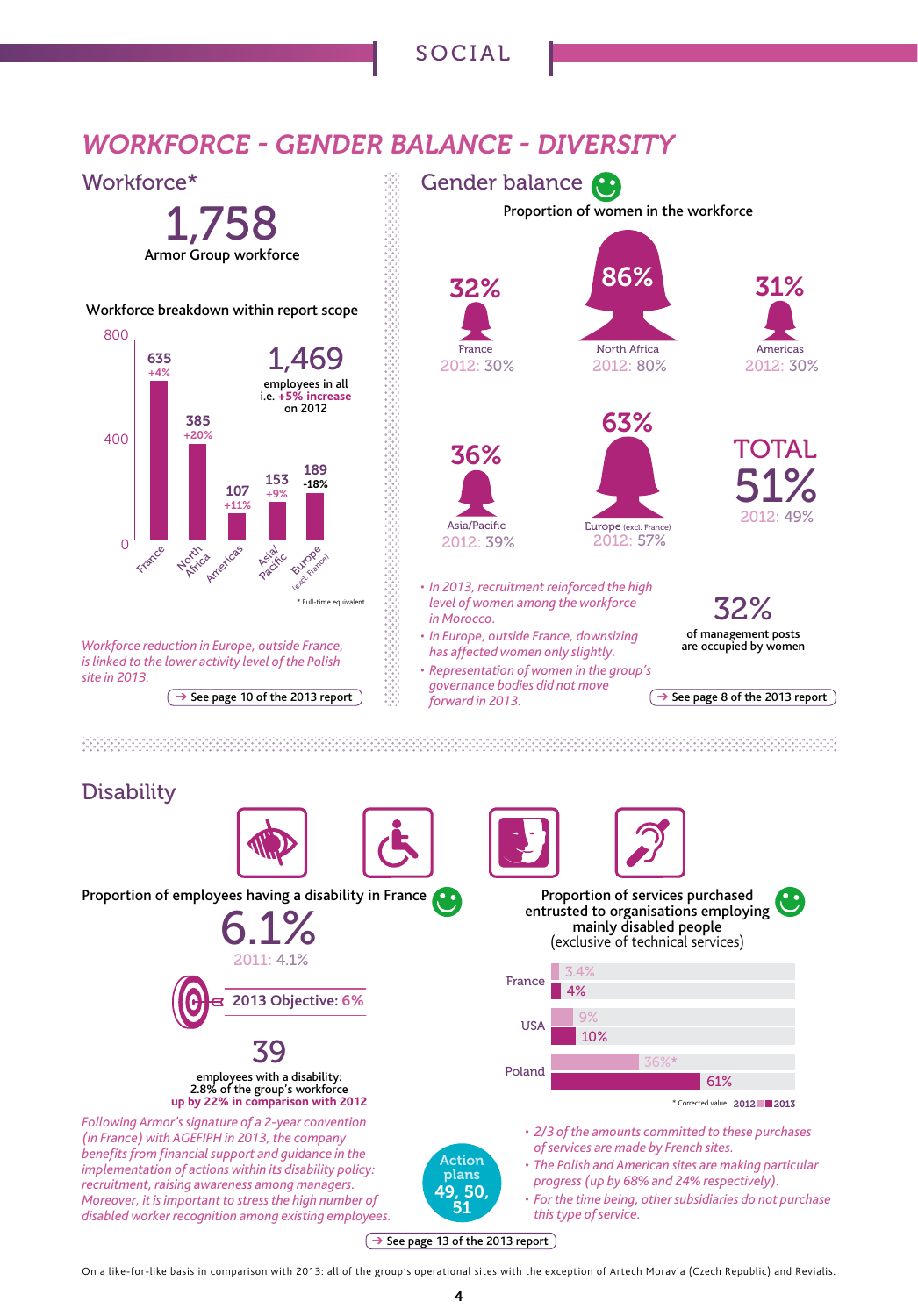# SOCIAL



# *SOCIAL DIALOGUE*

Proportion of workforce covered by a Health and Safety Committee 91% G

**2013 Objective: 90%**

*to have formal representation.*



35

 $\rightarrow$  See page 10 of the 2013 report

*Only the Asiatic sites are yet* 

a de la caractería de la caractería de la caractería de la caractería de la caractería de la caractería de la

# *COMPETENCES* Individual interviews

2011: 52%



# Training courses **G**

Proportion of employees having undertaken training, and average number of hours of training per person



*Training concerns a growing proportion of the workforce in Morocco and Asia, particularly in terms of first aid, OHSAS 18001 and ISO 14001 frameworks and human resources management. In France, the Armor University has awarded diplomas to 92 people since 2011 (that is, 34% of operators). This is why it has won awards.* Action plan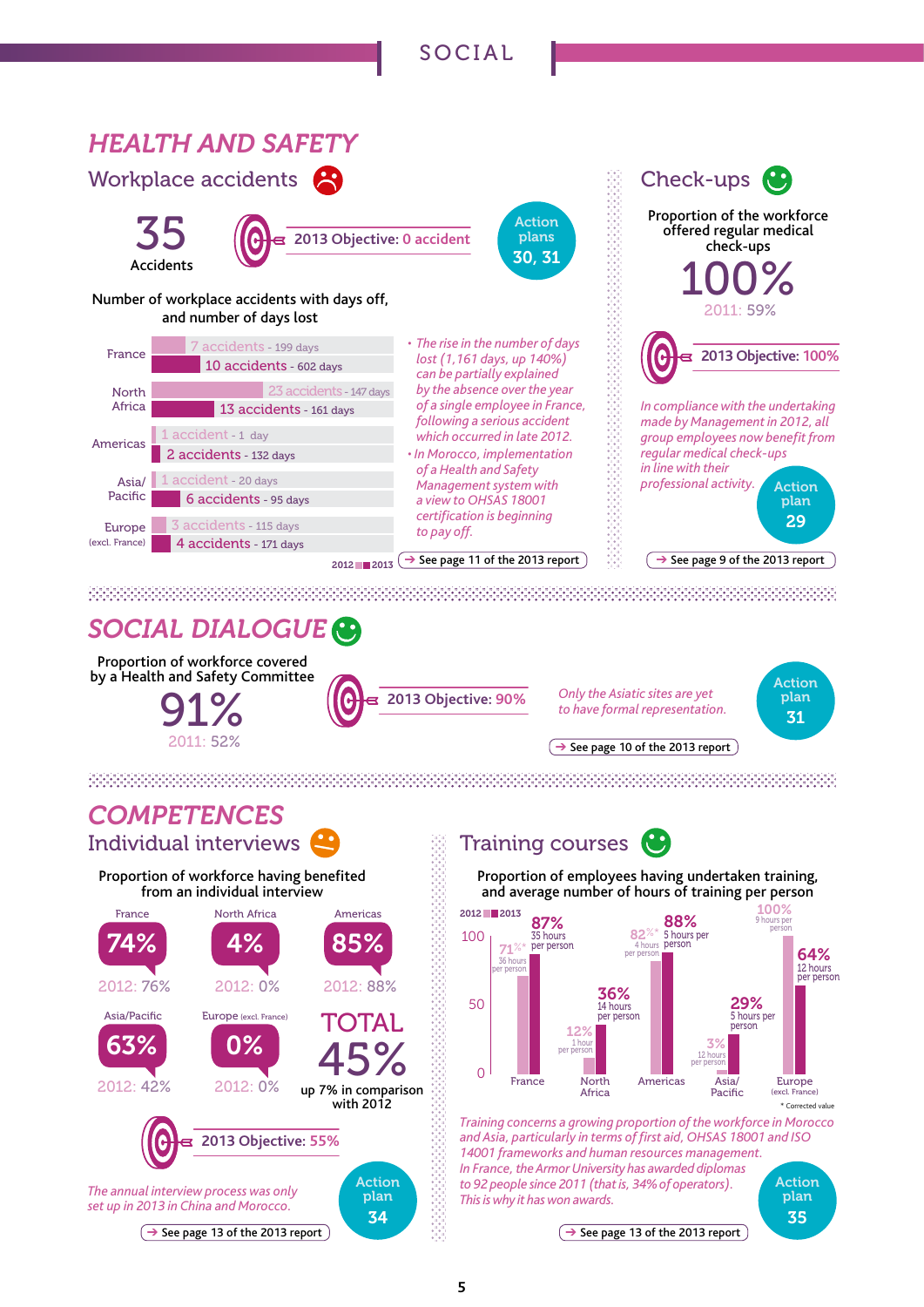# *PRODUCT IMPACTS*



On a like-for-like basis in comparison with 2013: all of the group's operational sites with the exception of Artech Moravia (Czech Republic) and Revialis.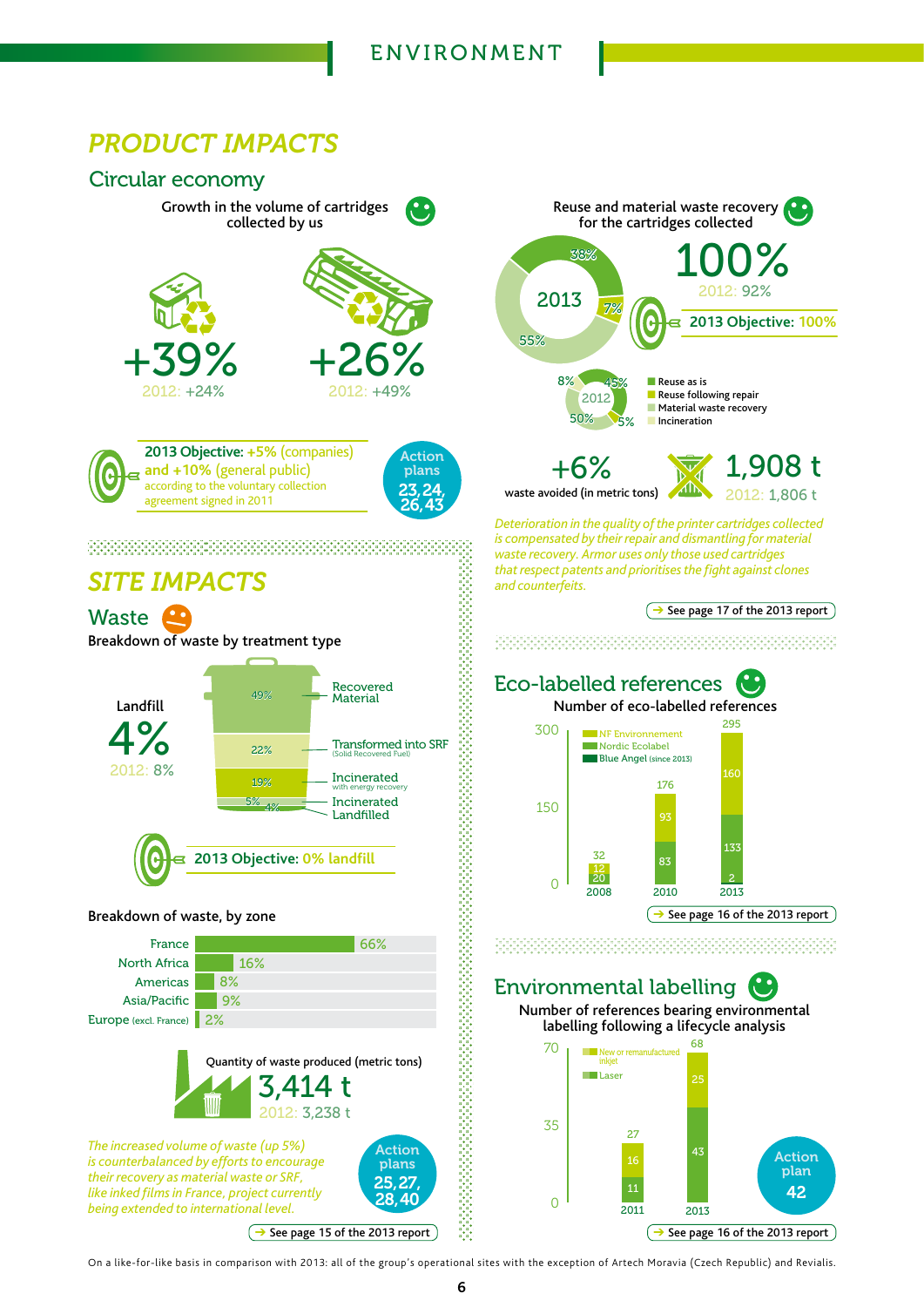# ENVIRONMENT



# *FIGHTING GLOBAL WARMING*



**Expanding See page 18 of the 2013 report** especially in Poland.



metric tons of CO<sub>2</sub> equivalent **New** 

*78% of emissions are from inputs (raw materials and packaging), followed by freight (11%) from Morocco in particular, and energy (9%),* 



VOC emissions (Volatile Organic Compounds)

VOC emissions produced per m² at La Chevrolière (index base 100, for the year 2003)



*Since 2009, new manufacturing processes have been implemented to limit solvent consumption,* 

 $\rightarrow$  See page 18 of the 2013 report



*and the associated VOC emissions. Shared transport is made available to employees in Morocco, Singapore and China and, since 2013, in Brazil.*